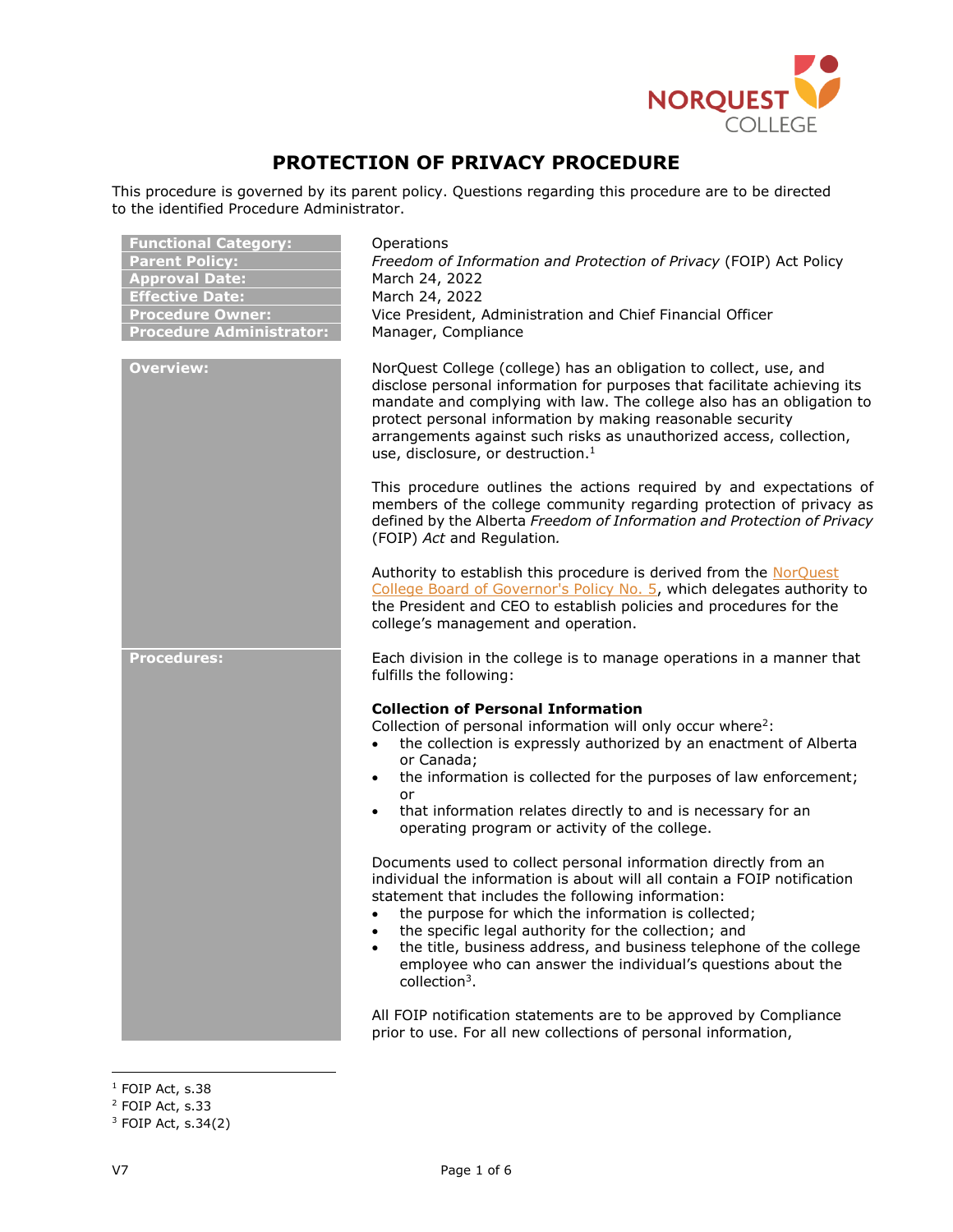

Compliance can assist in drafting a succinct and legally defensible notification statement.

## **Correction of Personal Information**

When collecting personal information, every reasonable effort is to be made to ensure that personal information collected is directly from the individual, and is accurate and complete<sup>4</sup>.

An individual who believes that there is an error or omission in their personal information may request that the college correct the information<sup>5</sup>. This may be done by:

- Providing evidence of the error and outlining the correction required by submitting a completed Request to Correct Personal Information Form; or
- Requesting a correction to an opinion by way of an annotation or by linking the correction to that part of the record that is relevant.

The divisional head responsible for the record that collected the personal information will take action to correct any error and respond in writing within 30 days of the request for correction to the individual indicating that either $6$ :

- the correction has been made, or
- an annotation or linkage has been made.

# **Use of Personal Information**

Personal information will only be used:

- for the purpose for which it was collected, or for a use consistent with that purpose; or
- where the individual the information is about has identified the information and consented in writing to the specified use.

The college will only use personal information to the extent necessary, to enable the college to carry out its purpose in a reasonable manner<sup>7</sup>.

Personal information of an individual that is used to make a decision that directly affects that individual will be retained for at least one year after using it<sup>8</sup>.

# **Disclosure of Personal Information**

Personal information will only be disclosed<sup>9</sup>:

- for responding to an access request for personal information regarding the person making the request as per the Access to Information Procedure;
- for the purpose of complying with an enactment of Alberta or Canada that authorizes or requires the disclosure;
- for the purpose for which the information was collected or a use consistent with that purpose;

 $\overline{\phantom{a}}$ 

 $4$  FOIP Act, s.35(a)

<sup>5</sup> FOIP Act, s.36(1)

<sup>6</sup> FOIP Act, s.36(7)

 $7$  FOIP Act, s.39(4)

 $8$  FOIP Act, s.35(b)

 $9$  FOIP Act, ss.40(1), (2), and (3)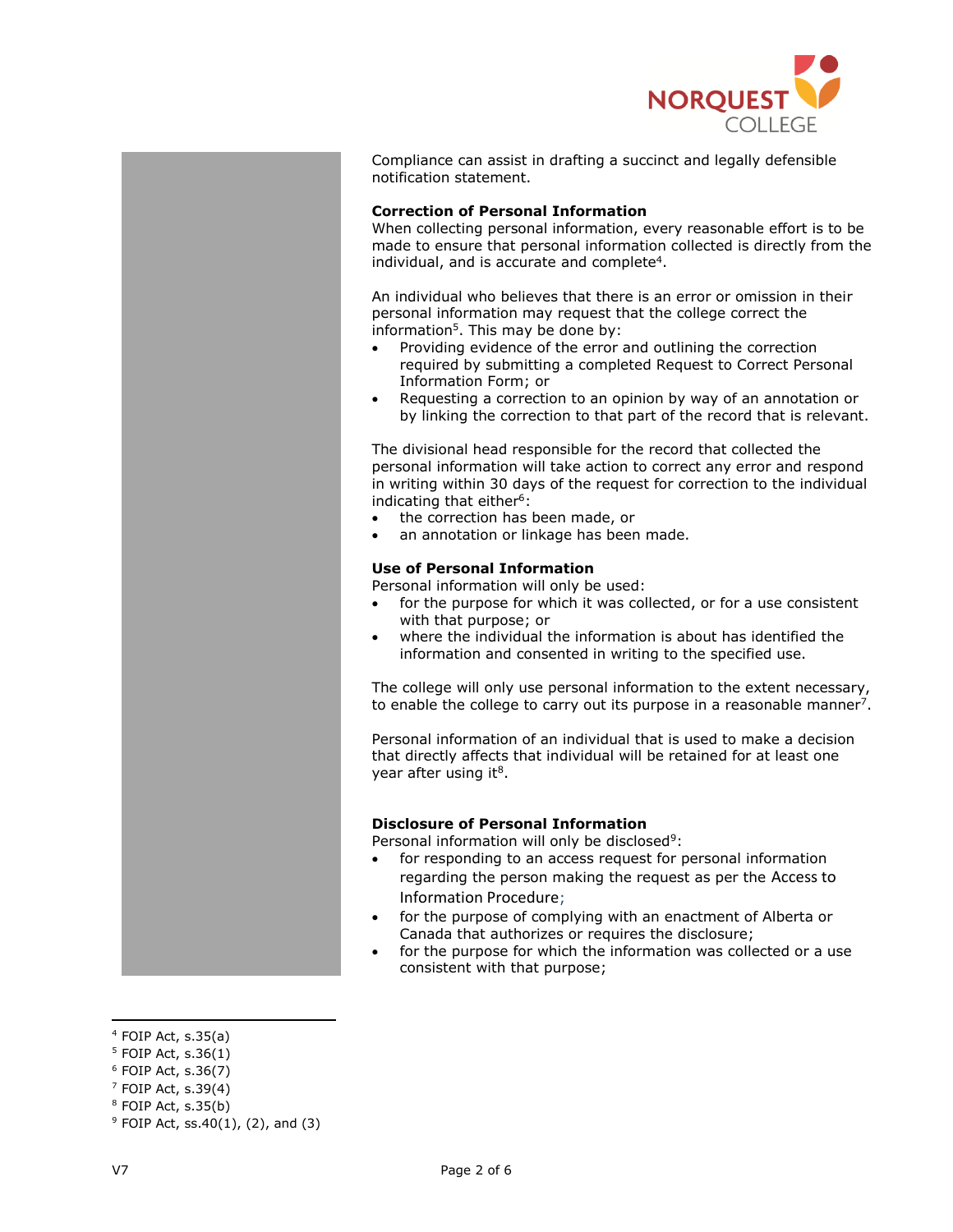

- to an officer or employee of the college where the information is necessary for the performance of the duties of that person;
- where the individual the information is about has identified the information and consented in writing to the disclosure;
- for the purpose of complying with a court order having jurisdiction in Alberta; or
- for a purpose, not listed above for which that information may be disclosed under sections 40, 42, or 43 of the FOIP Act.

Employees who are collecting personal information or who have been provided access to personal information that has been collected will ensure that the personal information is kept confidential and may only disclose that personal information to other employees of the college who require the information in order to perform the duties of the position to which they were hired. The personal information that can be shared is limited only to that component of the personal information that is necessary for performing the job duties.

## **Consent**

Informed and meaningful consent by an individual to use or disclose personal information that was collected for a purpose other than for which it was collected must specify:

- to whom the personal information may be disclosed;
- how the personal information may be used; and
- must be signed by the person who is giving consent.

The college requires consent in writing. However, in certain exceptional circumstances, consent may be received orally or electronically.

When consent to use or disclose personal information is sought by the college, NorQuest College will accept informed consent in an electronic form as long as it meets the following prerequisites:

- a record of consent will be retained as per the NorQuest College Records Retention and Disposition Schedule;
- it will be made accessible for future reference and use;
- it includes a NorQuest approved electronic signature to authentically identify the user; and
- meets section 7(5) of the FOIP Regulation.

Both the electronic signature and consent in electronic form must comply with NorQuest College's Digital Security and Business Technology Services policies and standards.

When consent to use or disclose personal information is sought by the college, NorQuest College will accept informed consent in an oral form as long as it meets the following prerequisites:

- a record of the consent will be created;
- it will be retained as per the NorQuest College Records Retention and Disposition Schedule;
- it will be made accessible for future reference and use;
- it will reliably authenticate the identity of the user; and
- meets section 7(6) of the FOIP Regulation.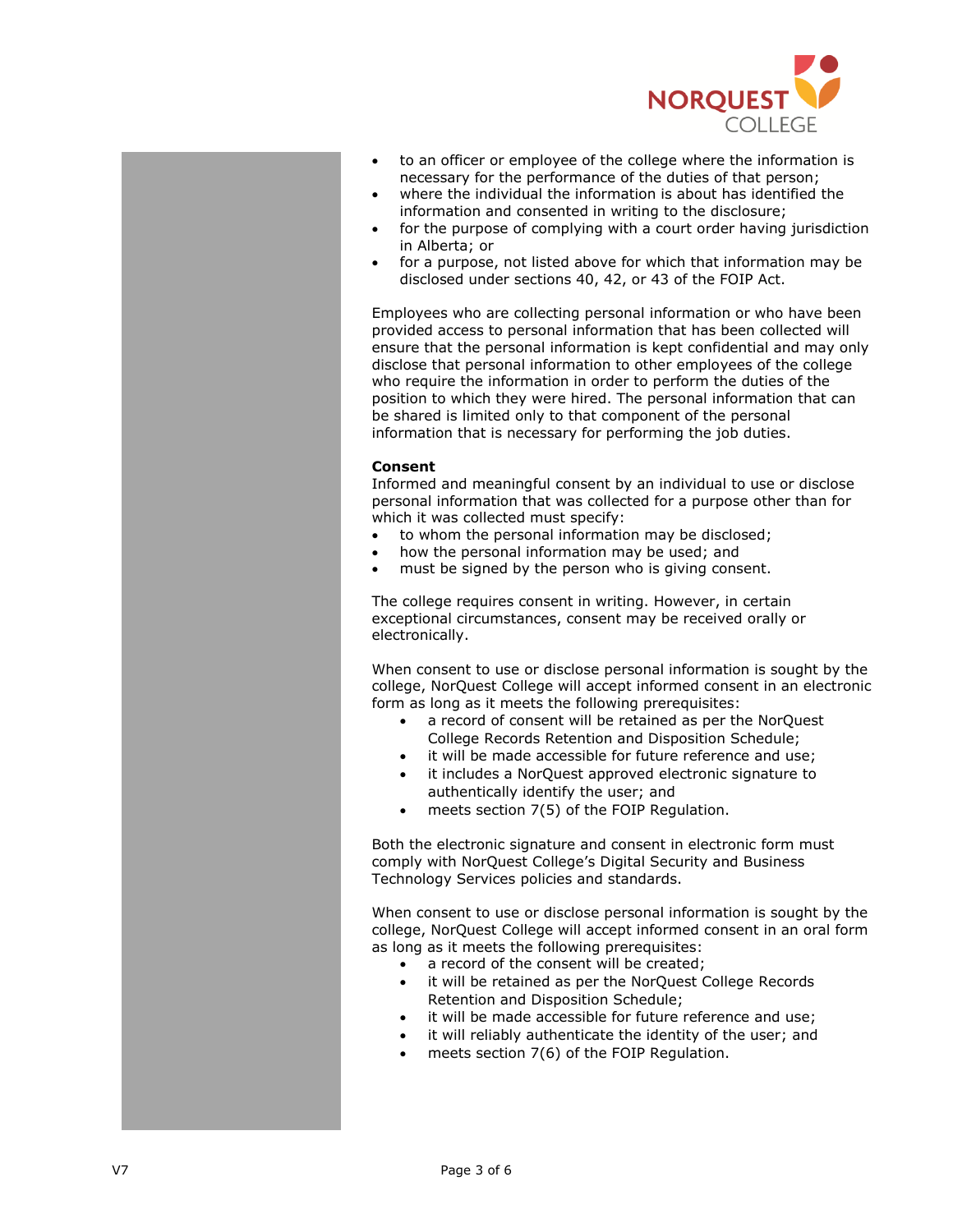

## **Records Management**

All records are to be managed in accordance with the NorQuest College Records Retention and Disposition Schedule, Records and Information Management Policy, and Records Management procedures.

#### Physical Records

Personal information collected and/or used by divisions must be stored in locations that provide reasonable safeguards against unauthorized access.

#### Electronic Records

Personal information access and use is subject to procedures established by the college that limit access to records to only those individuals that require access in order to perform their jobs.

#### **Privacy Impact Assessments**

A Privacy Impact Assessment (PIA) is a process of analysis that helps to identify and address potential privacy risks that may occur in the operation of a new or redesigned project. The college PIA process is done through a **Privacy Assessment Tool (PAT),** available through the Compliance Office.

PATs should be completed when required by the Compliance Office for the handing or collection of personal information when:

- 1. Developing, or procuring any new technologies or systems; such as through the Software Acquisition Process (SAP).
- 2. Implementing system upgrades and/or utilizing new functions within existing technologies.
- 3. The information used is of a highly sensitive nature and the impact of breach would cause a real risk of significant harm.
- 4. The classification of the information is protected or higher as per the college Digital Security Data Classification Standard.

If a PAT is not required, based on the Compliance Office approved exemption criteria, the business area will be notified that an exemption has been granted.

## **Privacy Breaches**

A privacy breach occurs when there is a contravention of the FOIP Act through an unauthorized access to or collection, use, or disclosure or disposal of personal information. Four steps will be taken to respond to a privacy breach: containment, evaluation, notification, and prevention.

All college employees are required to follow the Breach of Personal Information Reporting Procedure in the event of a breach involving personal information. Employees must contact Compliance immediately if they suspect that a privacy breach has occurred.

# **Protection of Privacy Obligations**

All employees are expected to uphold and be aware of their obligations under the FOIP Act and Regulation as reflected in college policy, procedure, and Digital Security standards.

**Definitions: Custody:** means where the college has physical possession.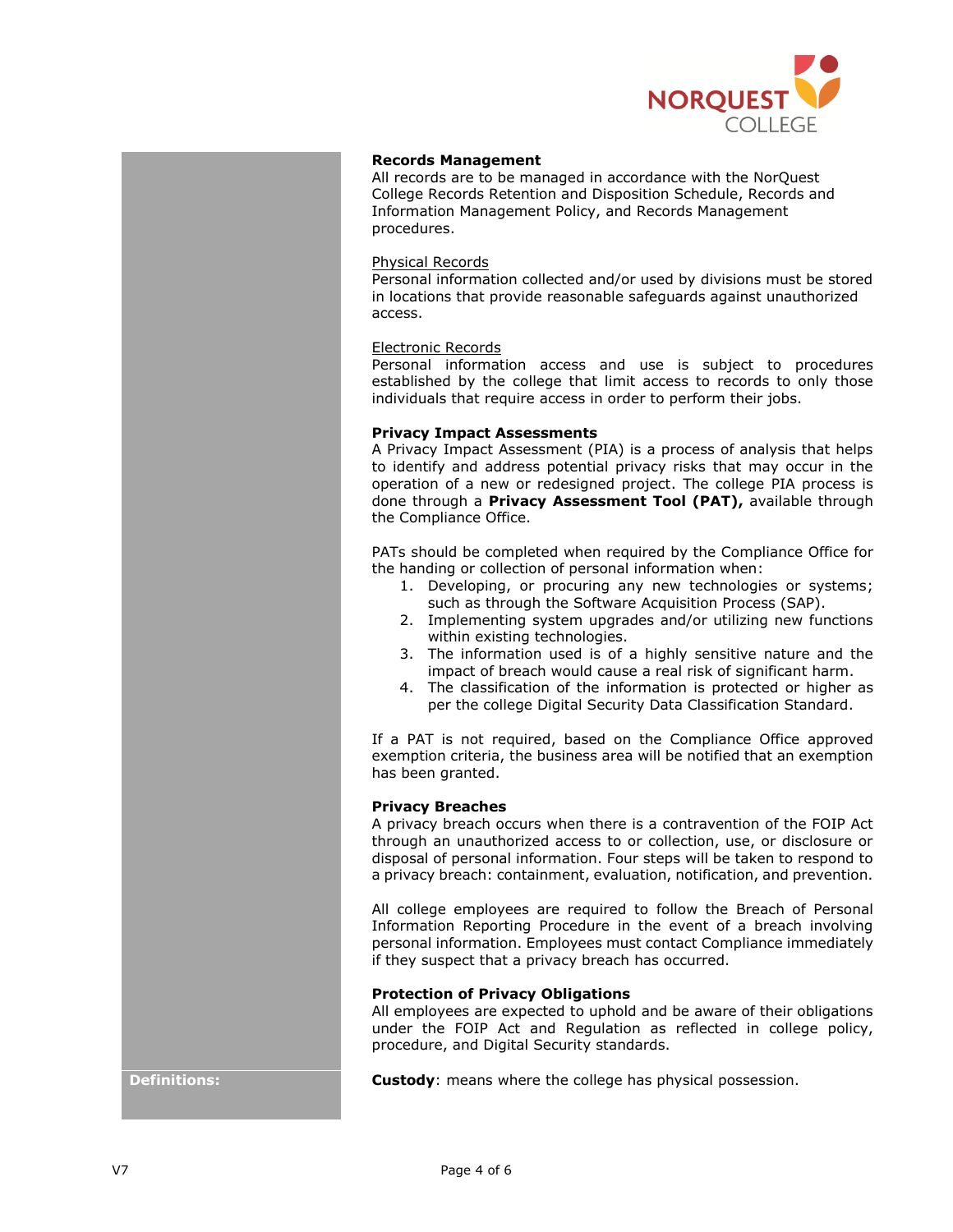

**Control**: means where the college has the authority to manage the record.

**Consistent Purpose:** means a purpose that has a direct and reasonable connection to the original purpose.

**Employee:** under the FOIP Act and for the purposes of this procedure, an employee includes a person who performs a service for the college as an appointee, volunteer or student or under a contract or agency relationship with the college.

**Personal Information:** means recorded information about an identifiable individual, including:

- the individual's name, home address and/or home telephone number;
- the individual's business address and/or business telephone number\*;
- the individual's race, national or ethnic origin, colour, or religious or political beliefs, or associations;
- the individual's age, sex, marital status, or family status;
- an identifying number, symbol, or other particular assigned to the individual;
- the individual's fingerprints, other biometric information, blood type, genetic information, or inheritable characteristics;
- information about the individual's health and health care history, including information about a physical or mental disability;
- information about the individual's educational, financial, employment or criminal history, including criminal records where a pardon has been given;
- anyone else's opinions about the individual; and
- the individual's personal views or opinions, except if they are about someone else.

\*Note: Business contact information is a type of personal information that is routinely disclosed in a business or professional context. The disclosure of business contact information, in and of itself, is not usually an unreasonable invasion of privacy as per section 40(1)(bb.1) of the FOIP *Act*.

**Privacy Breach (breach):** means a loss of, unauthorized access to, or unauthorized disclosure of personal information.<sup>10</sup>

**Record:** recorded information created, received, and maintained by an organization or individual in pursuance of its legal obligations or in the transaction of business. Means a record of information in any form and includes notes, images, audiovisual recordings, x-rays, books, documents, maps, drawings, photographs, letters, vouchers and papers and any other information that is written, photographed, recorded or stored in any manner, but does not include software or any mechanism that produced records.

**Software Acquisition Process (SAP)**: process to request permission to a website or application.

 $\overline{\phantom{a}}$ 

<sup>&</sup>lt;sup>10</sup> Fro[m www.oipc.ab.ca.](http://www.oipc.ab.ca/)